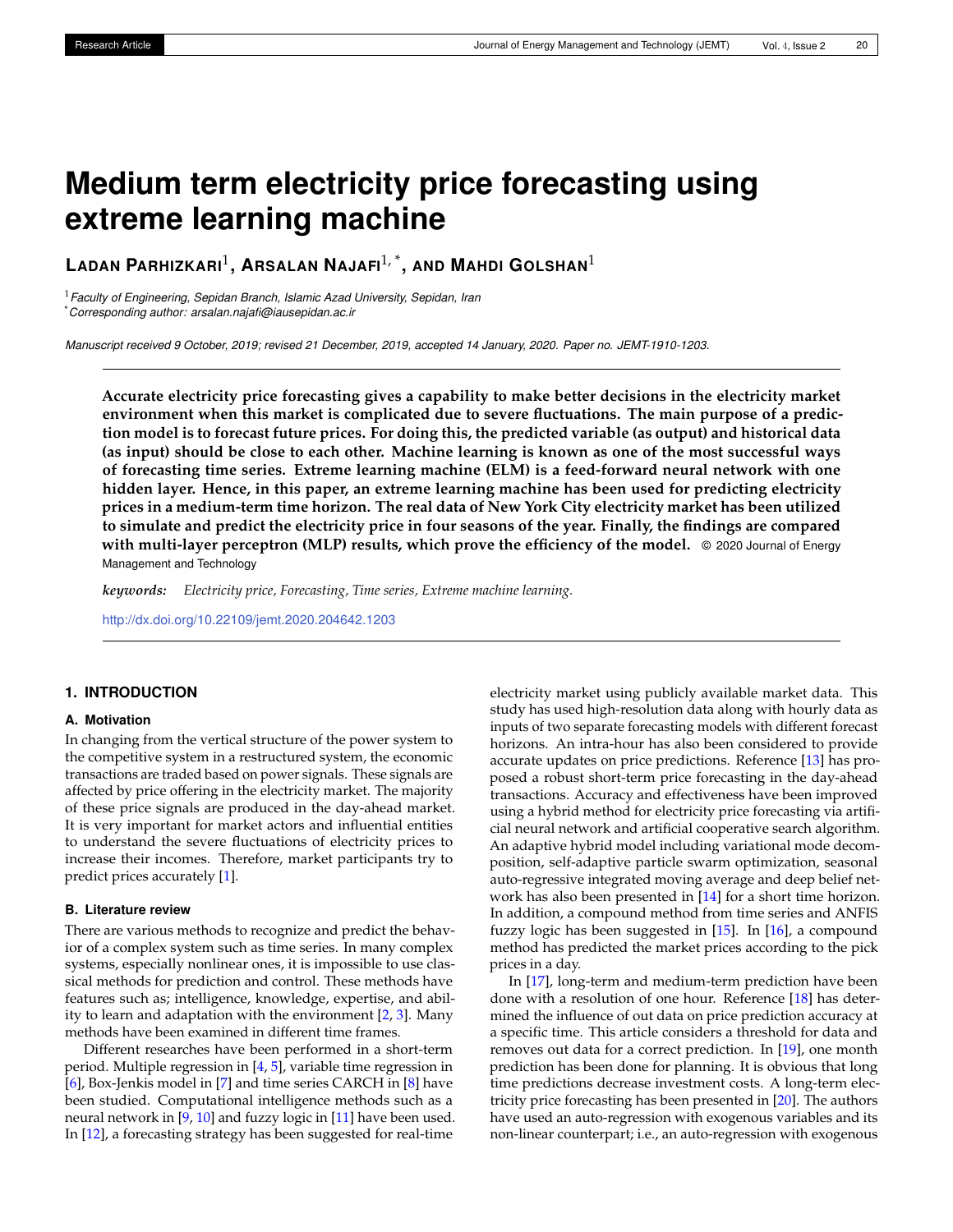variables and a neural network have predicted 728 days. A method is presented in [\[21\]](#page-7-15) using a combination of dual decomposition and multi-objective optimization that is generally constituted from data analysis, optimization, evaluation, and prediction models.

Reference [\[22\]](#page-7-16) has suggested a hybrid method of autoregressive and Kernel for forecasting the spikes in a real-time market. The method has been implemented in two stages. In the first stage, the prices are forecasted using an autoregressive time varying model, and in the second stage, a kernel regression is utilized to estimate the price spikes.

Artificial neural networks are modern systems that are used for computational methods in machine learning and in output predicting of complex systems. The main idea of these systems is inspired by biological neural systems for analyzing data, learning and making knowledge. The key element is to make new structures for analyzing the system's information. This system includes many analytical and continuous elements called neurons. The neurons are coordinated with each other to solve a problem and transfer information with some synapses [\[3\]](#page-6-2). The extreme machine learning (ELM) network is a kind of single hidden layer feed-forward neural network that is very fast in learning and generalizing its ability. This method has widely been used in recent years in various research areas. For instance, [\[23\]](#page-7-17) proposes a hybrid model using extreme learning machines, aiming to forecast wind speed data, and its effectiveness is examined by using real-world data. Reference [\[24\]](#page-7-18) has studied a carbon price prediction model utilizing a combination of the time series of a complex network and ELM. The ELM has also been used in aerospace science by detecting the fault of the aircraft engine [\[25\]](#page-7-19). Moreover, fault diagnosis has been studied in rotating machinery in [\[26\]](#page-7-20).

#### **C. Paper contribution**

This paper investigates the prediction of medium-term electricity price, while many papers have focused on short-term time horizon (e.g., see, Refs. [\[4](#page-6-3)[–7,](#page-7-1) [9,](#page-7-3) [10\]](#page-7-4)), on long-term horizon (e.g., see, Refs. [\[19,](#page-7-13) [20\]](#page-7-14)) or on spike prediction (Ref. [\[22\]](#page-7-16)). Moreover, contrary to popular thinking in which many researchers believe that all the parameters should be trained in feed-forward networks ([\[9,](#page-7-3) [10,](#page-7-4) [13\]](#page-7-7)), this paper randomly generates hidden nodes (input layer weights and biases) and analytically determines the output weights using ELM. In this paper, the ELM is used to predict the electricity market prices. The main contribution of this paper is running and adapting extreme learning machine in the prediction of medium-term horizon of electricity prices. The proposed approach has been implemented in New York City real data, and the results have been compared with the MLP neural network for evaluating the effectiveness of the proposed model.

### <span id="page-1-2"></span>**2. CREATING DATA SAMPLE FROM TIME SERIES**

It is necessary to make a specific frame of the forecasting model for analyzing the time series. The output of time series depends on the previous times. Therefore, the specific times of the past should be considered and recorded. For predicting time *t*, a data-set is created based on times  $t - 1$  $t - 1$  to  $t - 4$ . Fi. 1 shows how the data-set is made. The data are normalized first, and then four inputs are utilized to define the output. At each time *t*, one sample (including four inputs) is entered the system and one output is generated. The main purpose is to design a model that receives these four inputs and predicts the output. For instance,

<span id="page-1-0"></span>

**Fig. 1.** Converting time series to a specific format for implementing in the forecasting process.

in the first row,  $t_5$  is predicted using  $t_1$  to  $t_4$ , and in the second row,  $t_6$  is predicted by  $t_2$  to  $t_5$ . In a similar way,  $t_7$  is predicted in the third row and this process continues until the last time. The block below the tables in the figure represents the dependency of each output on the four previous times.

Some of the generated samples are considered to train the parameters of the model, and the rest are taken into account for testing purposes. The generated time series are recognized and predicted using ELM. The input data are normalized in the interval [-1,1] in order to have an equal effect of different values. Mean square error (MSE), root mean square error (RMSE) and mean absolute percentage error (MAPE) are used to assess the forecasting process accuracy. Mathematical definitions of MSE and RMSE are given as follows:

$$
MSE = \frac{\sum_{i=1}^{N} (y_i - \hat{y}_i)^2}{N}
$$
 (1)

$$
RMSE = \sqrt{\frac{\sum_{i=1}^{N} (y_i - \hat{y}_i)^2}{N}}
$$
 (2)

$$
MAPE = \frac{1}{N} \sum_{1}^{N} |\frac{\hat{y}_i - y_i}{y_i}| \times 100\% \tag{3}
$$

where  $y_i$  is the electricity price at time *i*,  $\hat{y_i}$  is the predicted price at time *i* and *N* is the number of samples.

### <span id="page-1-1"></span>**3. MULTI LAYER PERCEPTRON**

For introducing the MLP, the mathematical model of a biological neuron is depicted in Fig. [2.](#page-2-0) This model is constituted of inputs, weights, biases, and a function that yields the output. This figure shows a three-layer network and can be extended to a multilayer structure to make the MLP network as described in Fig. [3.](#page-2-1) The MLP is a neural network that includes at least three layers. The basic form of the MLP consists of an output and a hidden layer [\[27\]](#page-7-21) and [\[28\]](#page-7-22).

By involving *k*th pattern to the network in an incremental learning manner, with considering  $n_0$  sample and *j* neuron in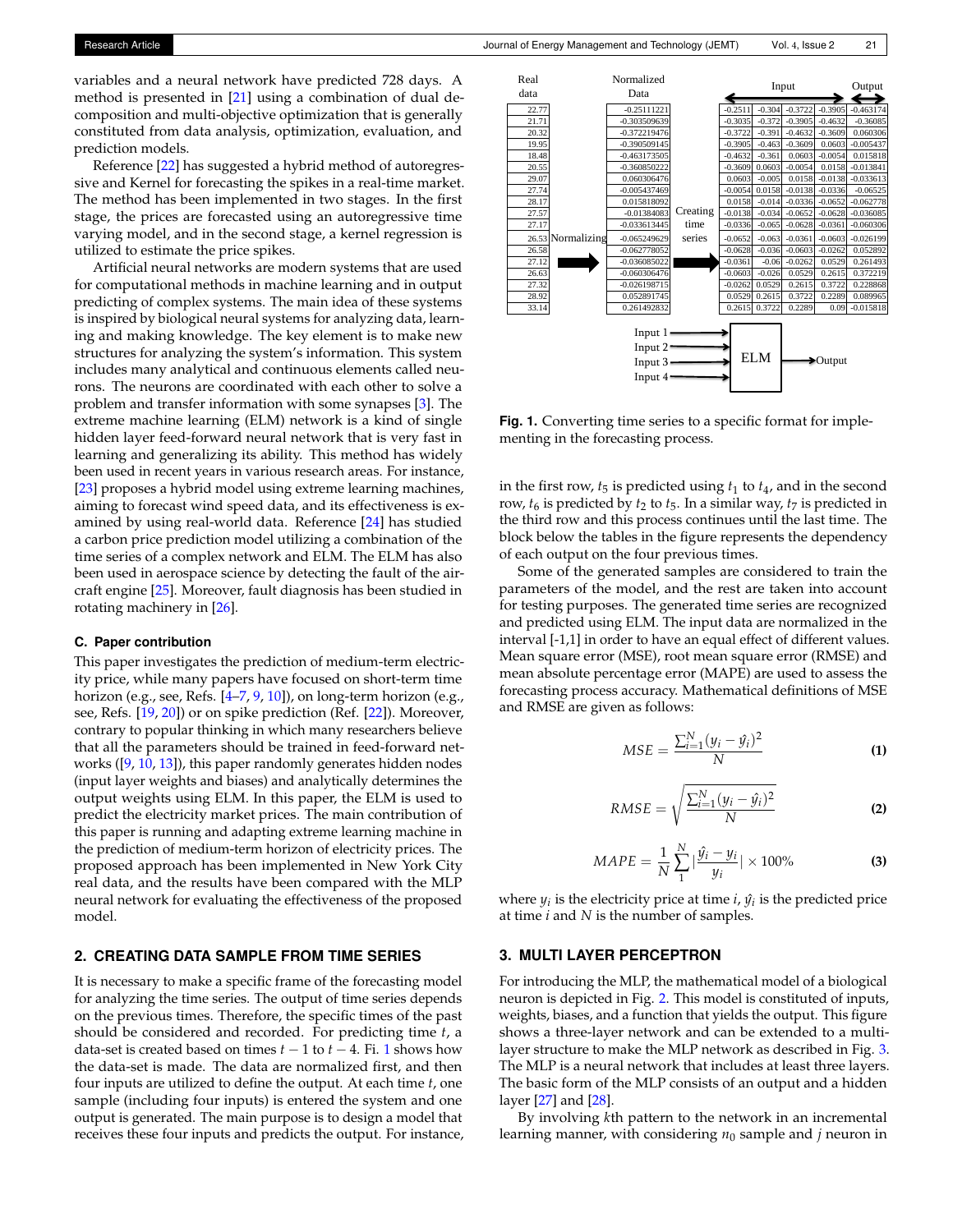<span id="page-2-0"></span>

**Fig. 2.** Mathematical model of a biological neuron and its components.

the first hidden layer, the network *net* in layer one is calculated as follows [\[27\]](#page-7-21):

$$
net_j^1(k) = \sum_{i=0}^{n_0} w_{ij}^1(k)x_i(k)
$$
 (4)

where  $w_{ij}1(k)$  is the weight of input *i* and neuron *j* of the first layer, and *x<sup>i</sup>* (*k*) is the input *i* of pattern *k*. The output of layer one is recalculated by implementing an activator function as follows:

$$
O_j^1(k) = f_j^1(net_j^1)(k)
$$
 (5)

where  $O_j^1(k)$  is the output of neuron *j* in the first layer;  $f(.)$  is the transfer function, which changes the environment of inputs into either linear or non-linear environment. This transfer results in a better decoupling of input data and making more conceptual data. There are various activator functions including threshold, hard limit function, piece-wise linear function, sigmoid function, linear function, tangent sigmoid, etc.

By comparing the actual target (*T*) and the forecasted output by MLP ( $\overline{O}^2$ ) in stage *k*, the error function  $e_j(k)$  is defined as follows:

$$
e_j(k) = (T_j(k) - O_j^2(k))
$$
 (6)

In this equation, there are *m* error functions (equal to number of outputs). Taking into account the mean value, the error function is represented as follows:

$$
E(k) = \frac{1}{m} \sum_{j=1}^{m} (e_j(k))^2
$$
 (7)

where  $E(k)$  is the mean value of the error. The algorithm of training middle layers using gradient decent with partial derivatives is given as follows:

$$
w^{2}(k+1) = w^{2}(k) - \eta_{w^{2}} \cdot \frac{\partial E}{\partial w^{2}}
$$
 (8)

$$
\frac{\partial E}{\partial w^2} = \frac{\partial E}{\partial e} \times \frac{\partial e}{\partial o^2} \times \frac{\partial o^2}{\partial net^2} \times \frac{\partial net^2}{\partial w^2} =
$$
  
 
$$
e(k)(-1)(f^2(net^2(k)))(O^1(k))
$$
 (9)

Therefore, the weights  $w^1$  and  $w^2$  are also updated as follows:

$$
w^{2}(k+1) = w^{2}(k) + \eta_{w^{2}} \cdot e(k) \cdot f^{\prime(2)}(net^{2}(k)) \cdot O^{1}(k)
$$
 (10)

<span id="page-2-1"></span>

**Fig. 3.** MLP network [\[27\]](#page-7-21).

$$
w^{1}(k+1) = w^{1}(k) + \eta_{w^{1}} \cdot e(k) \cdot f^{\prime(1)}(net^{1}(k)) \cdot x_{i}(k)
$$
 (11)

where  $\eta_{w^1}$  and  $\eta_{w^1}$  are the learning rates.

The main steps of the MLP are summarized as follows:

Step 1: determining input data.

Step 2: normalizing input data.

Step 3: creating a time series.

Step 4: determining input and target for train and test data.

Step 5: calculating the output of the network 1.

Step 6: calculating the output of network 2.

Step 7: calculating error.

Step 8: updating weights ( $w^1$  and  $w^2$ ) based on the learning rate and the error in each epoch.

Step 9: repeating step 5 to 8 until reaching the number of epochs.

### **4. EXTREME LEARNING MACHINE**

Feed-forward neural networks have been used in many fields due to their properties. A single hidden layer feed-forward neural network (SLFN) with at most *N* hidden neurons and almost any nonlinear activation function can learn *N* distinct observations at function approximation problems, where *N* is the number of samples per data-set. All the parameters of the SLNF need to be tuned in almost all traditional learning algorithms. As the number of hidden layers increases, the number of training parameters and their training time increase. Initial parameters may also not be well trained. However, in many gradient-based learning algorithms, the problem is being many iterative learning steps, converging to a local minimum and slow learning process. Therefore, there is a need to provide a fast learning algorithm in SLNFs. Contrary to popular thinking in which many researchers believe that all the parameters should be trained in the feed-forward networks, one may generate input weights and first hidden layer biases randomly. Therefore, an extreme learning machine has been proposed to solve the mentioned issues [\[29\]](#page-7-23). Extreme learning machine algorithms can be easily implemented. These algorithms also tend to reach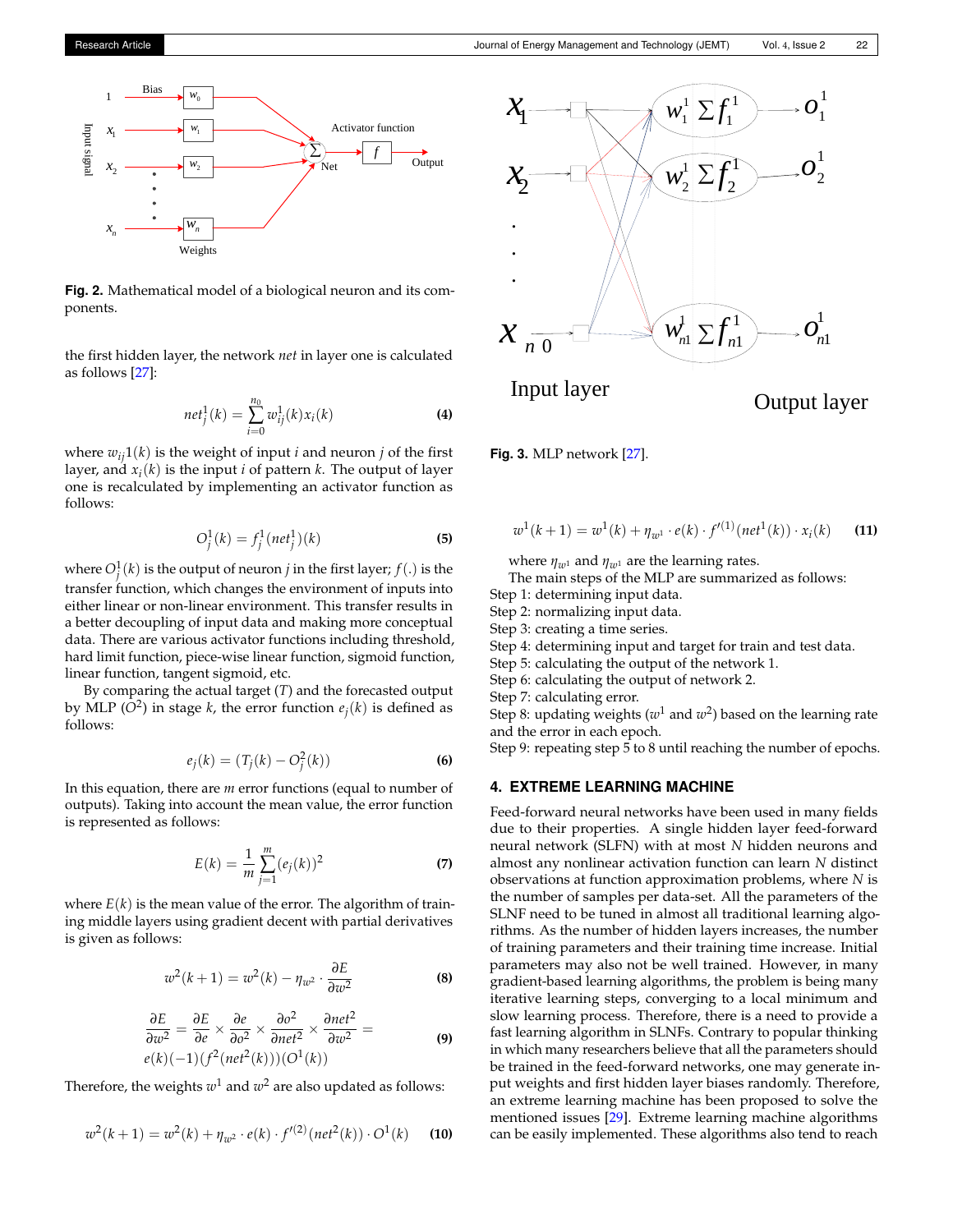<span id="page-3-0"></span>

**Fig. 4.** ELM network [\[29\]](#page-7-23).

the smallest training error, obtain the smallest norm of weights and run extremely fast, compared to the other popular SLFN learning algorithms. Extreme learning machine has resolved the problems of descending gradient training based feed-forward neural networks. Extreme learning machine shows that the hidden layer can be produced randomly. In order to better understanding, consider a single layer MLP network in which the first layer learns. In fact, the ELM is like the MLP network but its layer is produced randomly, and only the second layer (output layer) is trained. Assume that the input layer with *n* dimension is related to the hidden layer of ELM with dimension *S* as shown in Fig. [4,](#page-3-0) so the output of the network takes the following form:

$$
f_N(x) = \sum_{i=1} N\beta_i h_i(x) = h(x)\beta
$$
 (12)

where  $\beta = [\beta_1, \beta_2, ..., \beta_N]^T$  is the weight of the output layers that connects the hidden layer to the output layer.  $h(x) =$  $[g_1(x), g_2(x), ..., g_N(x)]$  is the output of the hidden layer nodes. For *n* training samples, the following equation is defined for the ELM:

$$
H\beta = T \tag{13}
$$

where  $T = [\underline{t}_1, ..., \underline{t}_S]^T$  is the relative labels of target and  $H =$  $[h^T(x_1), ..., h^T(x_S)]^T$  is the matrix of the hidden layer. We can compute beta weight as follows:

$$
\beta = H^{\dagger} T \tag{14}
$$

where *H*† is the Moore-Penrose matrix. Fig. [4](#page-3-0) shows ELM structure with related weights. It should be noted that in addition to the difference in learning, the other difference between ELM and MLP methods is the utilization of the least squares error instead of gradient descent to decrease the error in network training. The training of algorithm in ELM is only done in neuron weights of the output or the second layer. The *β* parameter in ELM is equivalent to  $w^2$  in MLP. In contrast to the MLP*,* the first layer weights  $w^1$  is obtained randomly. The weights of the output/hidden layer in ELM are calculated using the least mean square (LMS).

The steps of implementing ELM are similar to the MLP which was mentioned in Section [3.](#page-1-1) There are just two differences such that, the hidden layer output matrix *H* and *β* are calculated instead of  $w^2$  and  $w^1$  is generated randomly.

#### **5. SIMULATION RESULTS**

The real data of electricity market of New York City in 2017 have been simulated to evaluate the efficiency of the proposed model [\[30\]](#page-7-24). The data of one month of each season has been selected to show the ability of the model in dealing with different

<span id="page-3-1"></span>

**Fig. 5.** Results of training of ELM in February.

patterns. The selected months are February, May, August, and November. The model is made using four previous data to predict the current time as mentioned in Section [2.](#page-1-2) A total of 70% of the data are used for training purposes and the rest for testing. The number of hidden neurons is considered to be 15, and tangent sigmoid function is used for the transfer function. The results related to training and test of February prices are depicted in Figs[.5](#page-3-1) and [6.](#page-4-0) The figures include the output and target, regression, error value and normal distribution function of error value. The value of regression of training and test in February are, respectively, 0.942 and 0.966, demonstrating the high accuracy of the ELM. Moreover, the value of the error is very small and the corresponding MSE verifies this issue. In addition, it can be seen that the target and output are very close due to the well tracing of the target by output. Similarly, the values of regressions in other months are greater than 0.93 in both training and testing, which shows the high capability of the proposed model (see Figs. [7](#page-4-1) - [12\)](#page-5-0). Comparing these figures shows close values for training regression. The regression values are, respectively, 0.941, 0.938, 0.983 and 0.961, meaning the best performance in August and the worst in May. Indeed, the difference in regression values refers to the complexity of the prices pattern. As a result, the minimum value of the mean error occurs in August (0.0697) and the maximum error in May (0.123). Regarding the test results, the regression values for February, May, August and November are, respectively, 0.965, 0.954, 0.979 and 0.962, showing the acceptable performance of the ELM in all months. High accuracy of the ELM leads to low values of the mean errors, which are, respectively, 0.087, 0.123, 0.0793 and 0.0957. Additionally, the targets and outputs are very close leading to small values of an errors in the figures.

It is obvious that, the efficiency of each model can be analyzed by comparing to other well-known models. For this purpose, the forecasting process has been conducted by a multi-layer perceptron neural network with the data given in Table [1.](#page-5-1) The input data are similarly normalized in the interval [-1,1], and the tangent sigmoid has been taken into account as the activator function. There are 168 test data (one week) and the rest are the training data.

The results of forecasting prices in the aforementioned months are obtained and the test results are shown in Figs. [13](#page-5-2) - [16](#page-6-5) and Table [2.](#page-6-6) One week (168 hours and seven days) is depicted for each month as the test data. For instance, there are six similar days in February and one different day. All days have been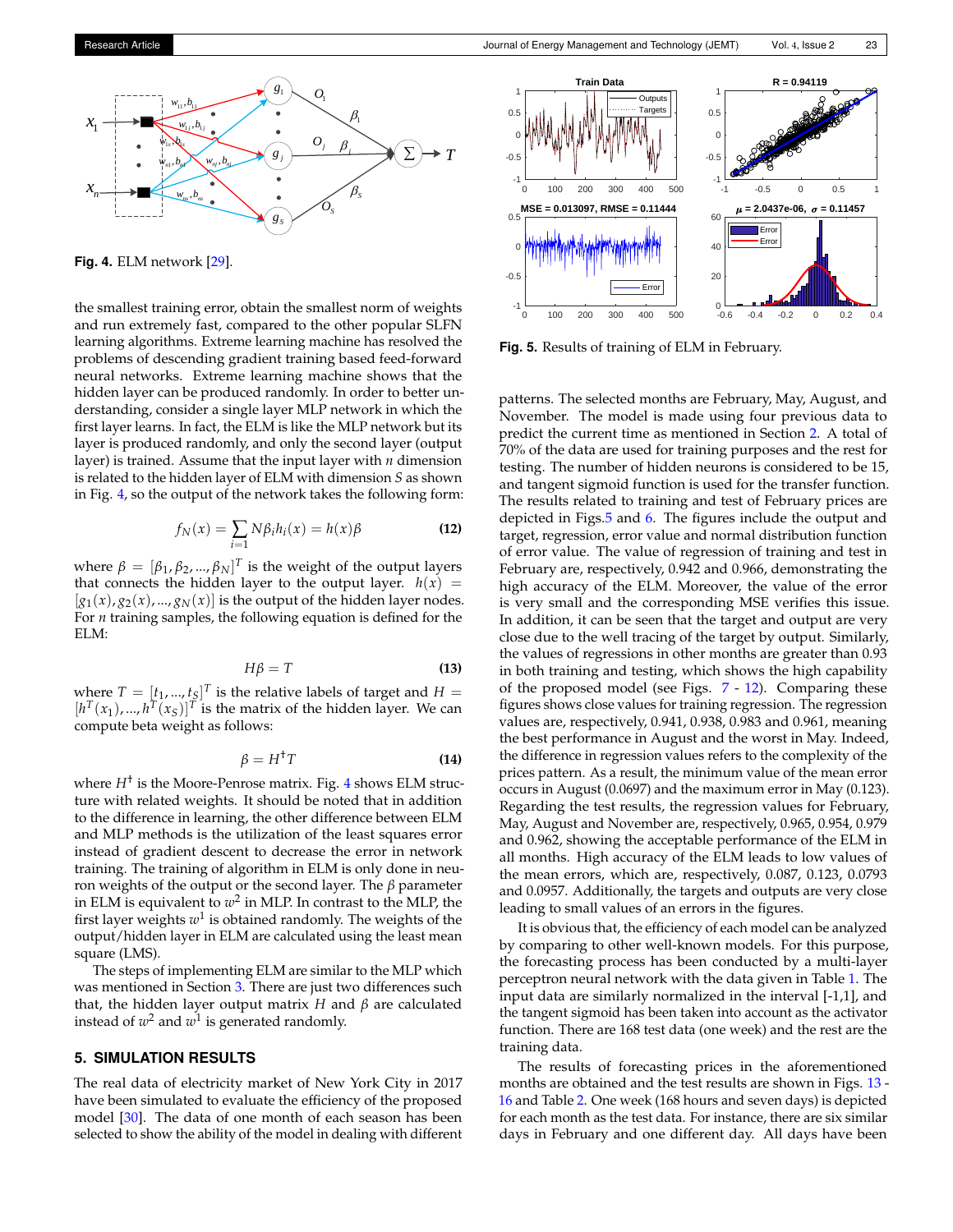# Medium term electricity price forecasting using extreme learning machine

LADAN PARHIZKARI<sup>1</sup>, ARSALAN NAJAFI<sup>1,\*</sup>, AND MAHDI GOLSHAN<sup>1</sup>

<sup>1</sup> Faculty of Engineering, Sepidan Branch, Islamic Azad University, Sepidan, Iran "Corresponding author: arsalan.naja @iausepidan.ac.ir

Manuscript received 9 October, 2019; revised 21 December, 2019, accepted 14 January, 2020. Paper no. JEMT-1910-1203.

Accurate electricity price forecasting gives a capability to make better decisions in the electricity market environment when this market is complicated due to severe uctuations. The main purpose of a prediction model is to forecast future prices. For doing this, the predicted variable (as output) and historical data (as input) should be close to each other. Machine learning is known as one of the most successful ways of forecasting time series. Extreme learning machine (ELM) is a feed-forward neural network with one hidden layer. Hence, in this paper, an extreme learning machine has been used for predicting electricity prices in a medium-term time horizon. The real data of New York City electricity market has been utilized to simulate and predict the electricity price in four seasons of the year. Finally, the ndings are compared with multi-layer perceptron (MLP) results, which prove the ef ciency of the model. © 2020 Journal of Energy Management and Technology

keywords: Electricity price, Forecasting, Time series, Extreme machine learning.

http://dx.doi.org/10.22109/jemt.2020.204642.1203

## 1. INTRODUCTION

### A. Motivation

In changing from the vertical structure of the power system to the competitive system in a restructured system, the economic transactions are traded based on power signals. These signals are affected by price offering in the electricity market. The majority of these price signals are produced in the day-ahead market. It is very important for market actors and influential entities to understand the severe fluctuations of electricity prices to increase their incomes. Therefore, market participants try to predict prices accurately [1].

#### **B.** Literature review

There are various methods to recognize and predict the behavior of a complex system such as time series. In many complex systems, especially nonlinear ones, it is impossible to use classical methods for prediction and control. These methods have features such as; intelligence, knowledge, expertise, and ability to learn and adaptation with the environment  $[2, 3]$ . Many methods have been examined in different time frames.

Different researches have been performed in a short-term period. Multiple regression in  $[4, 5]$ , variable time regression in [6], Box-Jenkis model in [7] and time series CARCH in  $[8]$  have been studied. Computational intelligence methods such as a neural network in  $[9, 10]$  and fuzzy logic in [11] have been used. In  $[12]$ , a forecasting strategy has been suggested for real-time

electricity market using publicly available market data. This study has used high-resolution data along with hourly data as inputs of two separate forecasting models with different forecast horizons. An intra-hour has also been considered to provide accurate updates on price predictions. Reference [13] has proposed a robust short-term price forecasting in the day-ahead transactions. Accuracy and effectiveness have been improved using a hybrid method for electricity price forecasting via artificial neural network and artificial cooperative search algorithm. An adaptive hybrid model including variational mode decomposition, self-adaptive particle swarm optimization, seasonal auto-regressive integrated moving average and deep belief network has also been presented in  $[14]$  for a short time horizon. In addition, a compound method from time series and ANFIS fuzzy logic has been suggested in  $[15]$ . In  $[16]$ , a compound method has predicted the market prices according to the pick prices in a day.

In [17], long-term and medium-term prediction have been done with a resolution of one hour. Reference [18] has determined the influence of out data on price prediction accuracy at a specific time. This article considers a threshold for data and removes out data for a correct prediction. In [19], one month prediction has been done for planning. It is obvious that long time predictions decrease investment costs. A long-term electricity price forecasting has been presented in [20]. The authors have used an auto-regression with exogenous variables and its non-linear counterpart; i.e., an auto-regression with exogenous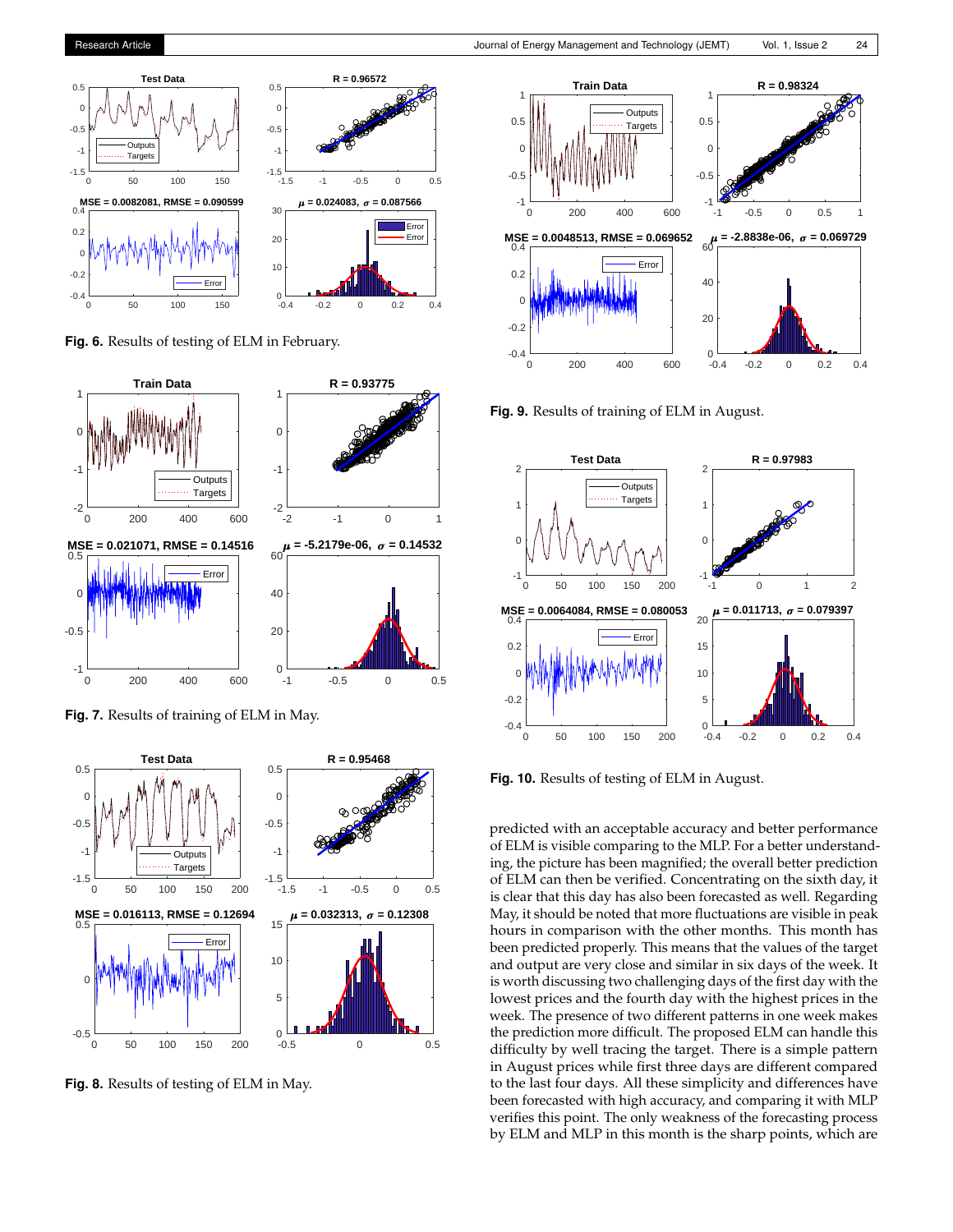

**Fig. 11.** Results of training of ELM in November.

<span id="page-5-0"></span>

**Fig. 12.** Results of testing of ELM in November.

similar to semi-spike points. There is less difference between the peak and off-peak hours in November as the cold month of the year. In most days, there is only one peak per day, which makes the prediction simple although this is a different pattern comparing to other months. However, the ELM can predict a different pattern properly. The superiority of the ELM over MLP can be seen in the figure, again.

The quantitative comparison of ELM and MLP has been provided in Table [2.](#page-6-6) The RMSE and MAPE of the ELM in all months are lower than those of the MLP. For instance, the RMSE of training for MLP and ELM are, respectively, 0.1244 and 0.1141, and these values are 0.1041 and 0.0887 for the test data. However, the main superiority of ELM is its computational time showing its high speed.

Here, for showing the dependency of the ELM training on the previous samples, which were mentioned in Section [2,](#page-1-2) a sensitivity analysis is conducted. The results of RMSE with respect to the four states of  $t - 1$  to  $t - 6$  are given in Table [3.](#page-6-7) The best results have been obtained when the four previous samples

**Table 1.** Characteristics of MLP

<span id="page-5-1"></span>

| number of inputs | number of outputs      | neuron of hidden layers | ηw                 |
|------------------|------------------------|-------------------------|--------------------|
|                  |                        |                         | 0.05               |
| epoch            | normalization interval | Train percent           | training algorithm |
| 100              | $[-1,1]$               | 0.75                    | Decent gradient    |

<span id="page-5-2"></span>

**Fig. 13.** Comparing the target and output of ELM and MLP in February.



**Fig. 14.** Comparing the target and output of ELM and MLP in May.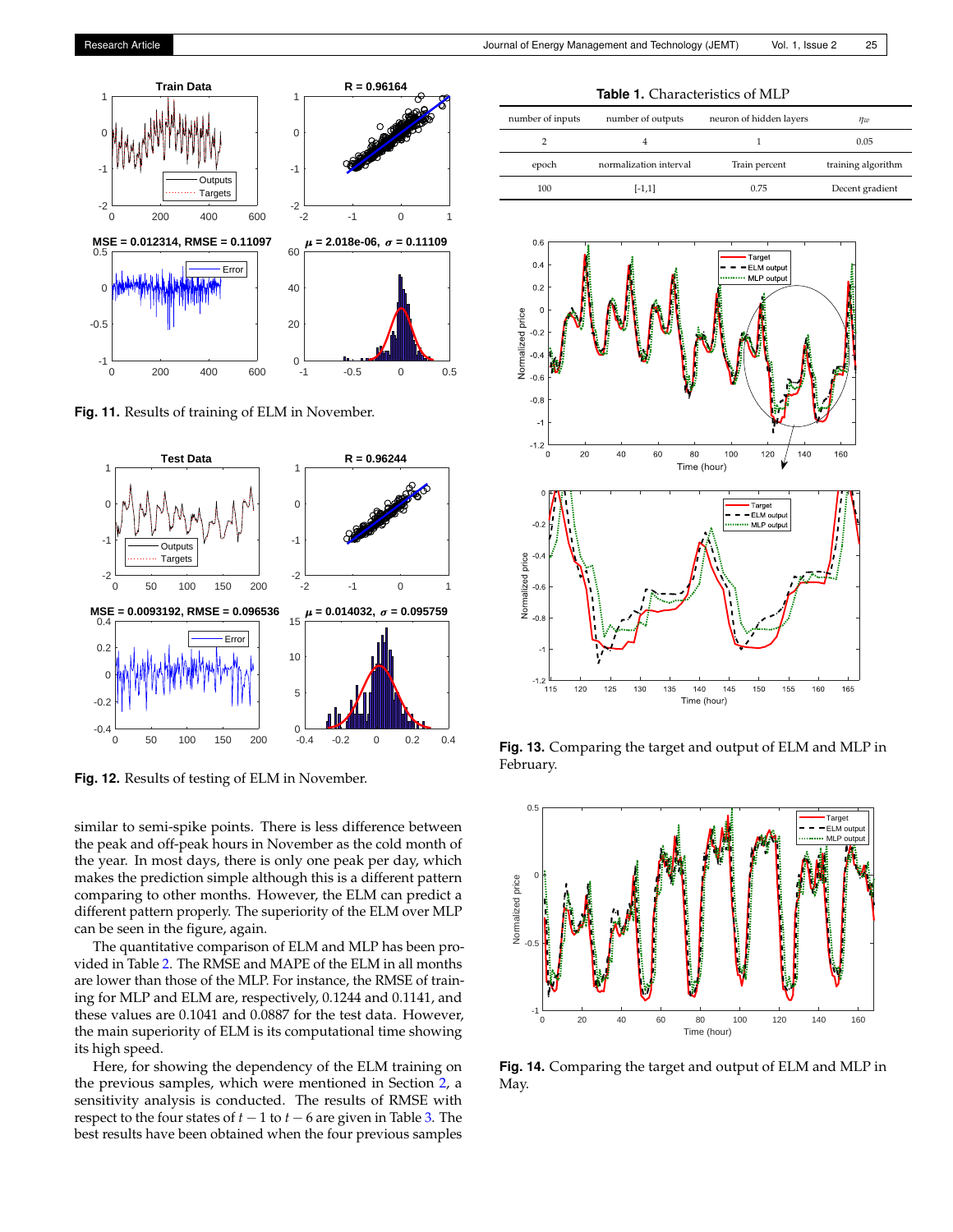

**Fig. 15.** Comparing the target and output of ELM and MLP in August.

<span id="page-6-5"></span>

**Fig. 16.** Comparing the target and output of ELM and MLP in November.

(*t* − 4) are taken into account, while the results of *t* − 2 to *t* − 6 are very close showing a saturation in error reduction. On the contrary, the worst results are obtained when only one of the previous samples is considered. To select the best number of samples, the try and error method should be done. It is because the nature of the input data are different in each time series. Here, the best is with  $t - 4$  while in another problem the best result may be with lower or more than four previous samples.

## **6. CONCLUSION**

In this paper, an extreme learning machine was used for medium-term electricity price forecasting. The electricity market price data of the New York City market was used as the data-set. These data were utilized in both training and testing. The data, at first, were converted into a specific time series in which four previous hours were taken into account to predict the current time. In order to show the capability of the proposed model, a comparison was made between the proposed model and the MLP neural network. The lower RMSE in both training and testing demonstrates the superiority of the ELM. Moreover, dealing with various patterns in different months verifies the efficiency of the ELM in facing with every time electricity prices. In addition, the short computational time shows the high speed of the ELM.

<span id="page-6-6"></span>

| <b>Table 2.</b> Comparing the results of ELM and MLP |  |  |
|------------------------------------------------------|--|--|
|------------------------------------------------------|--|--|

| д        | U                 |              |            |  |
|----------|-------------------|--------------|------------|--|
|          |                   | MLP          | <b>ELM</b> |  |
|          | RMSE train        | 0.1244       | 0.1141     |  |
| February | <b>RMSE</b> test  | 0.1041       | 0.0887     |  |
|          | MAPE train        | 94.2         | 89.73      |  |
|          | MAPE test         | 86.03        | 84.35      |  |
|          | Time (s)          | 57.61        | 0.189      |  |
|          | RMSE train        | 0.1580       | 0.1501     |  |
| May      | <b>RMSE</b> test  | 0.1329       | 0.1312     |  |
|          | <b>MAPE</b> train | 299.8        | 276.4      |  |
|          | <b>MAPE</b> test  | 178.2        | 144        |  |
|          | Time (s)          | 59.81        | 0.196      |  |
|          | RMSE train        | 0.0815       | 0.0652     |  |
| August   | <b>RMSE</b> test  | 0.0897       | 0.0737     |  |
|          | <b>MAPE</b> train | 70.01        | 56.39      |  |
|          | <b>MAPE</b> test  | 45.18        | 40.78      |  |
|          | Time (s)          | 59.54        | 0.181      |  |
|          | RMSE train        | 0.1209       | 0.1123     |  |
| November | <b>RMSE</b> test  | 0.1041       | 0.0955     |  |
|          | <b>MAPE</b> train | 84.7         | 76.97      |  |
|          | <b>MAPE</b> test  | 106<br>72.28 |            |  |
|          | Time (s)          | 58.2         | 0.207      |  |

**Table 3.** Comparing the results of ELM and MLP

<span id="page-6-7"></span>

|          | No. samples |          |                |        |        |        |        |
|----------|-------------|----------|----------------|--------|--------|--------|--------|
|          | Action      | 1        | $\overline{2}$ | 3      | 4      | 5      | 6      |
| February | train       | 0.138    | 0.1165         | 0.1158 | 0.1141 | 0.1149 | 0.1175 |
|          | test        | 0.1528   | 0.1101         | 0.0994 | 0.0887 | 0.0942 | 0.0977 |
| May      | train       | 0.1699   | 0.1568         | 0.1538 | 0.1501 | 0.1505 | 0.1501 |
|          | test        | 0.1458   | 0.1331         | 0.1339 | 0.1312 | 0.1294 | 0.1344 |
| August   | Train       | 0.0.1027 | 0.0731         | 0.0718 | 0.0652 | 0.0688 | 0.0689 |
|          | Test        | 0.1040   | 0.0819         | 0.08   | 0.0737 | 0.0781 | 0.0778 |
| November | Train       | 0.1420   | 0.1178         | 0.1176 | 0.1123 | 0.1153 | 0.1133 |
|          | Test        | 0.1318   | 0.1047         | 0.1092 | 0.0955 | 0.1002 | 0.0986 |

#### **REFERENCES**

- <span id="page-6-0"></span>1. C. Monteiro, I.J. Ramirez-Rosado, L. Alfredo Fernandez-Jimenez, and M. Ribeiro, "New probabilistic price forecasting models: Application to the Iberian electricity market," International Journal of Electrical Power & Energy Systems, vol. 103, pp. 483–496, 2018.
- <span id="page-6-1"></span>2. T.M. Mitchell, "Machine learning," Burr Ridge, IL: McGraw Hill, vol. 45, p. 37, 1997.
- <span id="page-6-2"></span>3. S. Haykin, "Neural networks, a comprehensive foundation," Prentice Hall; 2 edition, vol. 91, p. 103176, 1994.
- <span id="page-6-3"></span>4. A.J. Conejo, J. Contreras, R. Espínola, and M.A. Plazas, "Forecasting electricity prices for a day-ahead pool-based electric energy market," International Journal of Forecasting, vol. 21, pp. 435-462, 2005.
- <span id="page-6-4"></span>5. S. Bordignon, D.W. Bunn, F. Lisi, and F. Nan, "Combining day-ahead forecasts for British electricity prices," Energy Economics, vol. 35, pp.